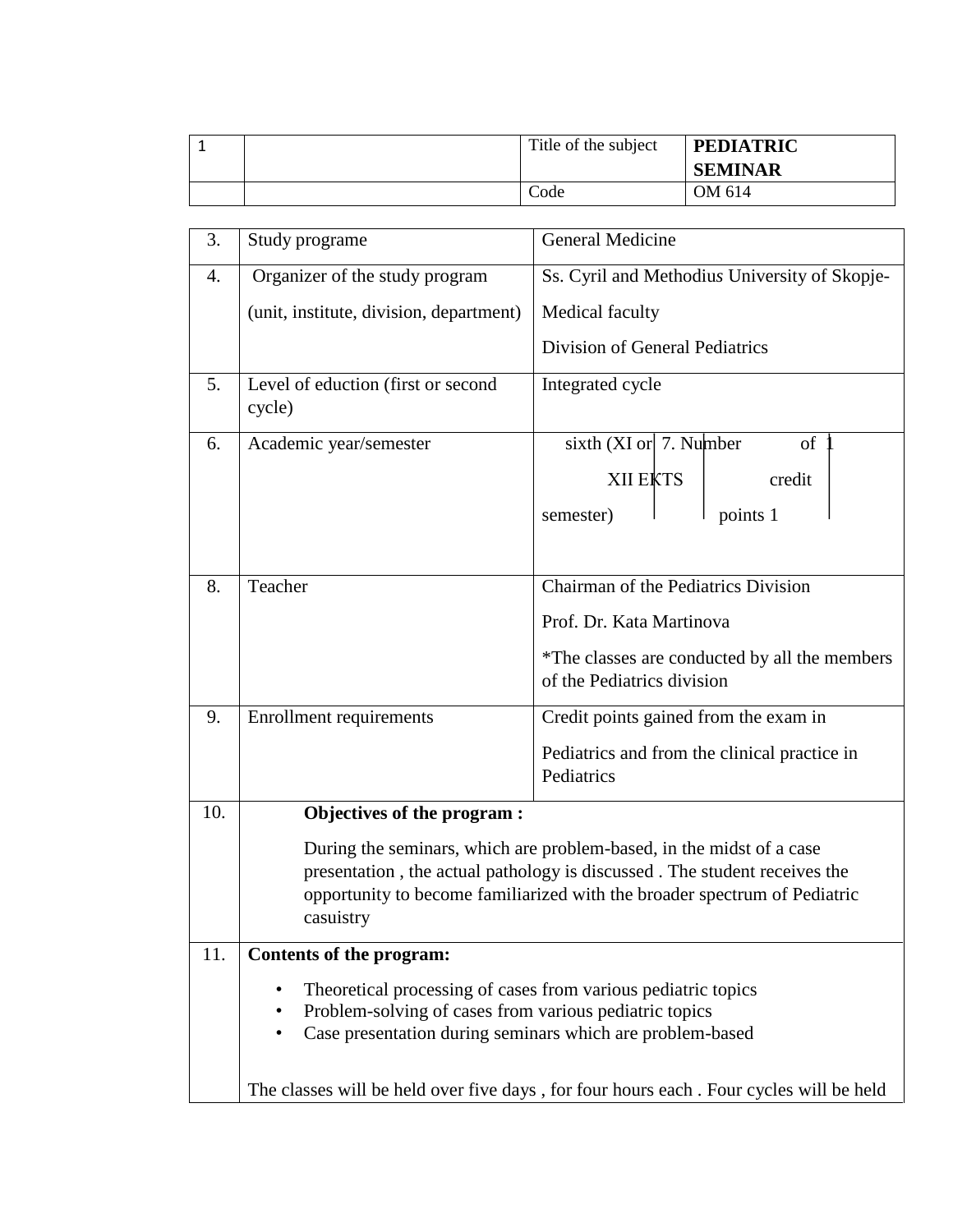|     |                                                                                                                                                                                                                                                                                                                                                                                                                         | during the XI and XII semester      |      |                                                            |          |                           |  |  |  |  |
|-----|-------------------------------------------------------------------------------------------------------------------------------------------------------------------------------------------------------------------------------------------------------------------------------------------------------------------------------------------------------------------------------------------------------------------------|-------------------------------------|------|------------------------------------------------------------|----------|---------------------------|--|--|--|--|
| 12. |                                                                                                                                                                                                                                                                                                                                                                                                                         | <b>Methods of learning:</b>         |      |                                                            |          |                           |  |  |  |  |
|     | The classes are conducted by the professors as mentors<br>The student actively participates in the discussion and in the public case<br>presentations<br>The student will work every day in groups of 20 students on a<br>rotational principle, will have meetings with experts, will participate in<br>"for or against "types of discussions"<br>A tutorial system of education with problem solving will be conducted |                                     |      |                                                            |          |                           |  |  |  |  |
| 13. |                                                                                                                                                                                                                                                                                                                                                                                                                         | Total available amount of hours     |      |                                                            | 30 hours |                           |  |  |  |  |
| 14. |                                                                                                                                                                                                                                                                                                                                                                                                                         | Distribution of the available hours |      |                                                            |          | 20 hours of seminars      |  |  |  |  |
|     |                                                                                                                                                                                                                                                                                                                                                                                                                         |                                     |      |                                                            |          | 10 hours of home learning |  |  |  |  |
| 15. | activities                                                                                                                                                                                                                                                                                                                                                                                                              | Types of educational                | 15.1 | lectures-theoretical<br>education                          |          |                           |  |  |  |  |
|     |                                                                                                                                                                                                                                                                                                                                                                                                                         |                                     | 15.2 | Exercises(laboratory,<br>clinical), seminars,<br>team work |          | Seminars 20 hours         |  |  |  |  |
| 16. |                                                                                                                                                                                                                                                                                                                                                                                                                         | Other forms of activities           | 16.1 | Project assignments                                        |          | hours                     |  |  |  |  |
|     |                                                                                                                                                                                                                                                                                                                                                                                                                         |                                     | 16.2 | Stand-alone<br>assignments                                 |          | hours                     |  |  |  |  |
|     |                                                                                                                                                                                                                                                                                                                                                                                                                         |                                     | 16.3 | Home learning                                              |          | 10 hours                  |  |  |  |  |
| 17. | Method of evaluation<br>points                                                                                                                                                                                                                                                                                                                                                                                          |                                     |      |                                                            |          |                           |  |  |  |  |
|     | 17.1<br>Solving of a case (seminar assignment)<br>Final<br>exam<br>$min. - max.$<br>Written part<br>points 15 - 30<br>Oral presentation<br>points<br>$15 - 30$                                                                                                                                                                                                                                                          |                                     |      |                                                            |          |                           |  |  |  |  |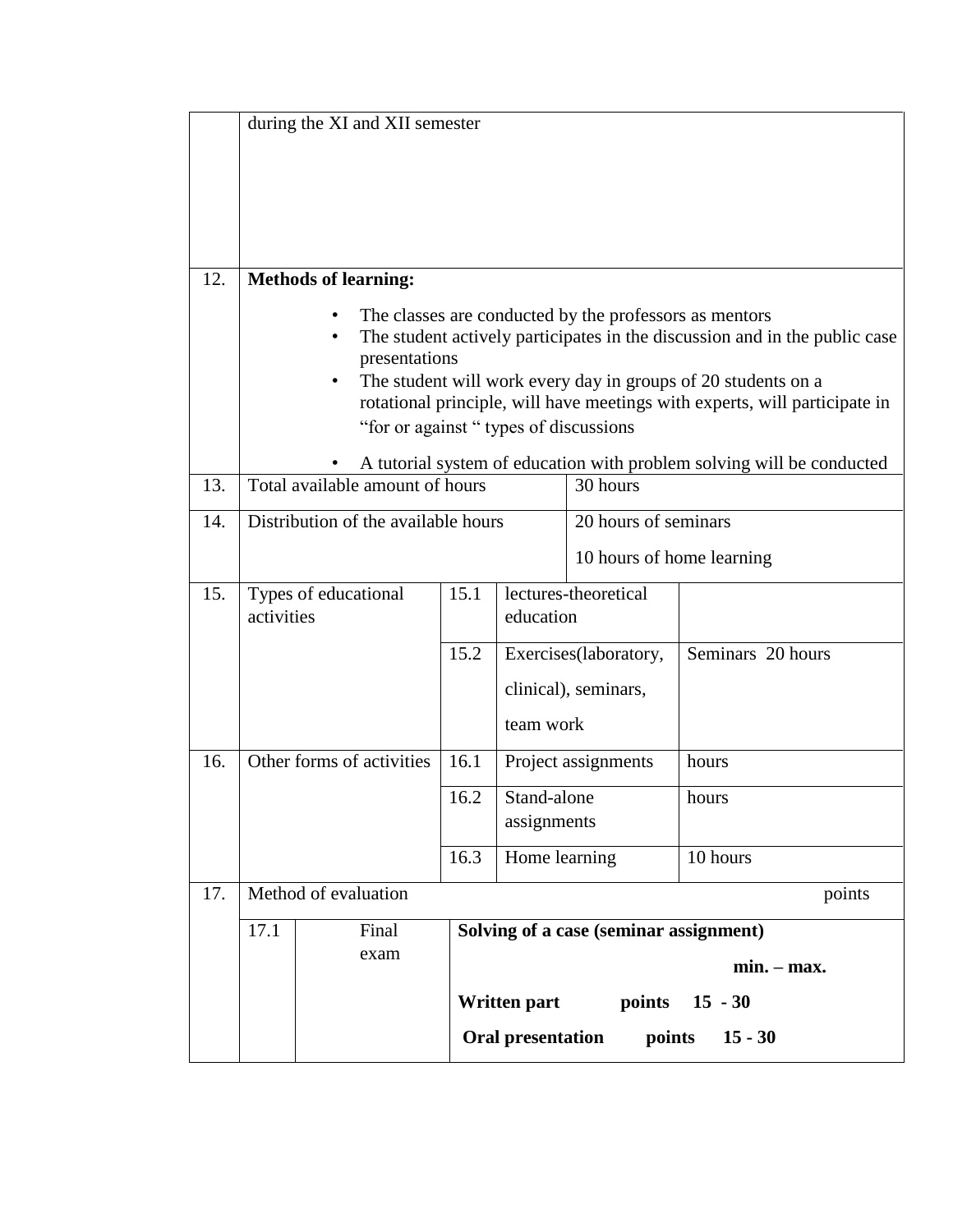|     | 17.2                                                                              | Seminar                 | assignment/projec<br>t(presentation:<br>written or oral) | Seminar assignment written + oral presentation                                                                                                            |                                |                                                                                                              |      |  |  |
|-----|-----------------------------------------------------------------------------------|-------------------------|----------------------------------------------------------|-----------------------------------------------------------------------------------------------------------------------------------------------------------|--------------------------------|--------------------------------------------------------------------------------------------------------------|------|--|--|
|     | 17.3                                                                              | Active<br>participation |                                                          | min. - max.                                                                                                                                               |                                |                                                                                                              |      |  |  |
|     |                                                                                   |                         |                                                          |                                                                                                                                                           | Seminars*<br>points 30 - 40    |                                                                                                              |      |  |  |
|     |                                                                                   |                         |                                                          |                                                                                                                                                           |                                | *The seminars are held over five days, for four hours<br>each. Attendance: 4 points; participation: 4 points |      |  |  |
| 18. | Criteria for evaluation<br>(points/score)                                         |                         |                                                          | The student must achieve minimum 60 points The<br>scoring is descriptive (passed).                                                                        |                                |                                                                                                              |      |  |  |
| 19. | Criteria for completing<br>the seminar and obtaining<br>the right to a final exam |                         |                                                          |                                                                                                                                                           | <b>Conditional criteria:</b>   |                                                                                                              |      |  |  |
|     |                                                                                   |                         |                                                          | To complete the seminar the student is obliged to attend<br>and take active participation in the seminars, also to<br>achieve the necessary score minimum |                                |                                                                                                              |      |  |  |
|     |                                                                                   |                         |                                                          | To obtain the right to a final exam the student is obliged<br>to prepare a seminar assignment and a power point<br>presentation                           |                                |                                                                                                              |      |  |  |
| 20. | Language on which the<br>education is conducted                                   |                         |                                                          | Macedonian                                                                                                                                                |                                |                                                                                                              |      |  |  |
| 21. | Methods for evaluating<br>the quality of the<br>education                         |                         |                                                          | Anonymous evaluation by the students of the subject, the<br>teachers and the collaborators who participate in the<br>education                            |                                |                                                                                                              |      |  |  |
| 22. | Literature                                                                        |                         |                                                          |                                                                                                                                                           |                                |                                                                                                              |      |  |  |
|     |                                                                                   |                         | Mandatory literature                                     |                                                                                                                                                           |                                |                                                                                                              |      |  |  |
|     | 22.1                                                                              | N <sub>0</sub>          | Author                                                   |                                                                                                                                                           | Title                          | Publisher                                                                                                    | Year |  |  |
|     |                                                                                   | $\mathbf{1}$            | R. Kliegman, B.                                          |                                                                                                                                                           | Nelson Textbook                | <b>Elsevier Health</b>                                                                                       | 2011 |  |  |
|     |                                                                                   |                         | Stanton, J. St. Geme,                                    |                                                                                                                                                           | of Pediatrics, 19th<br>edition | Sciences                                                                                                     |      |  |  |
|     |                                                                                   |                         | N. Schor,                                                |                                                                                                                                                           |                                |                                                                                                              |      |  |  |
|     |                                                                                   |                         | R. Behrman                                               |                                                                                                                                                           |                                |                                                                                                              |      |  |  |
|     |                                                                                   | $\overline{2}$          | Dushko Mardeshich                                        |                                                                                                                                                           | Pediatrics                     | School book,<br>Zagreb                                                                                       | 2003 |  |  |